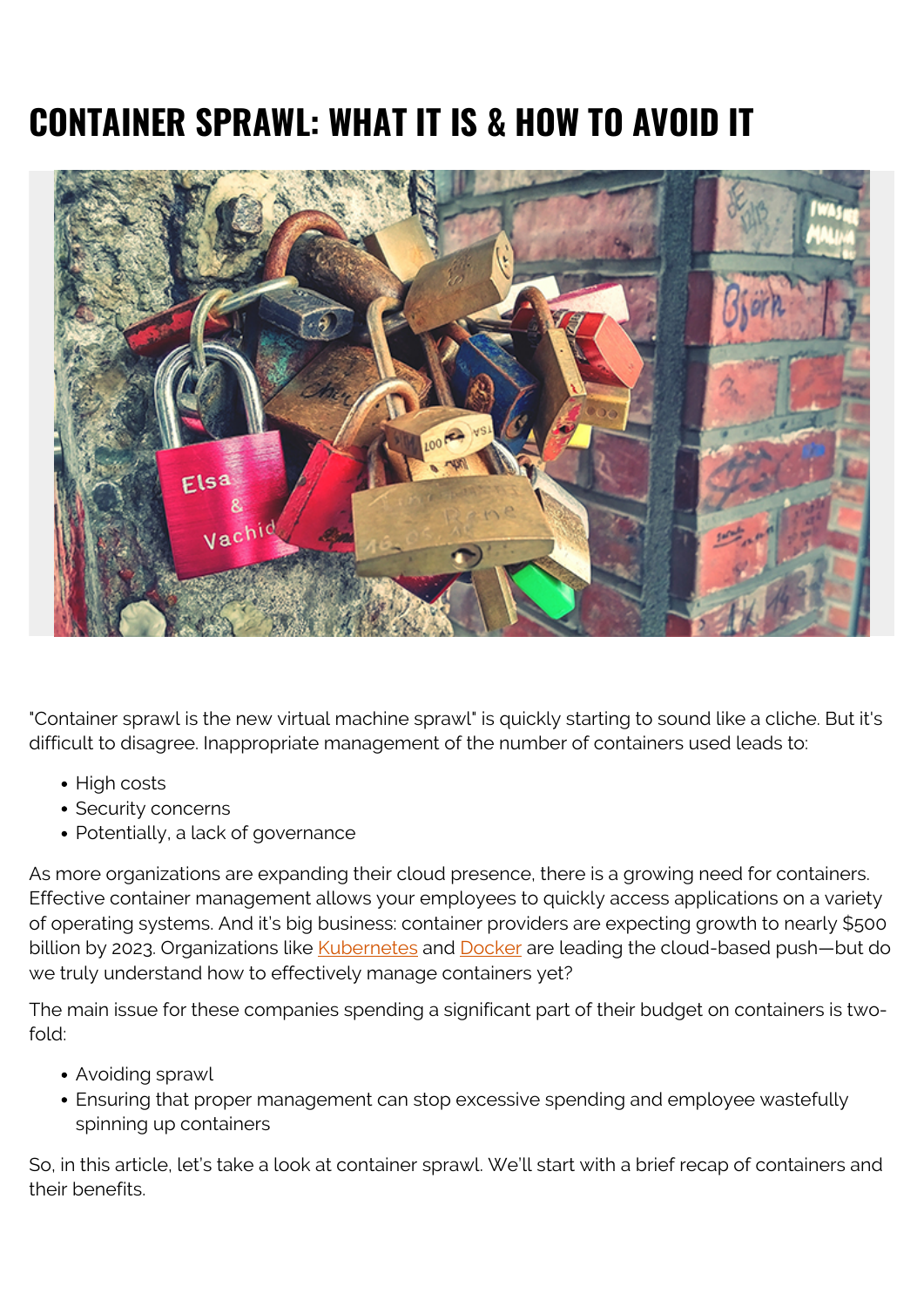# **How containers work**

A [container](https://blogs.bmc.com/blogs/what-is-a-container-containerization-explained/) is a piece of software that contains an application and all associated code in one place. This allows the container and its associated application to be "lifted out" of its native OS and placed somewhere new.

Containers offer a smaller-scale type of [virtualization](https://blogs.bmc.com/blogs/it-virtualization/), but they're different from virtual machines (VMs) While using a virtual machine creates a new "machine" on the hardware, containers only create applications in the OS.

*(Read our full explainer on [VMs vs containers](https://blogs.bmc.com/blogs/containers-vs-virtual-machines/).)*

|--|

|                        | <b>Containers</b>                     | <b>Virtual Machines</b>                        |
|------------------------|---------------------------------------|------------------------------------------------|
| Virtualization         | In the OS                             | On the server hardware                         |
| Abstraction            | Application from the<br>OS            | OS from hardware                               |
| Resource<br>management | Calls on host kernel<br>and libraries | A separate kernel and<br>libraries for each VM |
| Memory needs           | $~\sim$ Megabytes (MBs)               | ~ Gigabytes (GBs)                              |
| <b>Boot time</b>       | <b>Seconds</b>                        | <b>Minutes</b>                                 |

#### **Why use containers?**

Container use is incredibly convenient, especially when you need resources in a distributed workplace. Here are three of the top reasons for using containers in your operations:

- **Compatibility issues**. If a company is using an older version of a *programming language* but knows that a newer version will run it, the [development team](https://blogs.bmc.com/blogs/it-teams/) can run it in a virtual environment without having to install/uninstall the necessary content.
- **Cost-cutting**. Instead of splashing out on any physical server or end-point technologies, applications can be packaged to be used anywhere.
- **Security**. Securing your applications into one place isolates any vulnerable aspects of necessary services. Instead of these applications exposing

## **Growth of cloud-native apps & containers**

[Cloud-native](https://blogs.bmc.com/blogs/getting-started-cloud-native-applications/) applications (that is, apps entirely hosted and operated in the cloud) are becoming more popular, especially during the global pandemic. Among the greatest benefactors are your IT organization's **DevOps teams**: with containers, your developers can quickly build full stacks to test new code in a faux infrastructure that mimics the organization.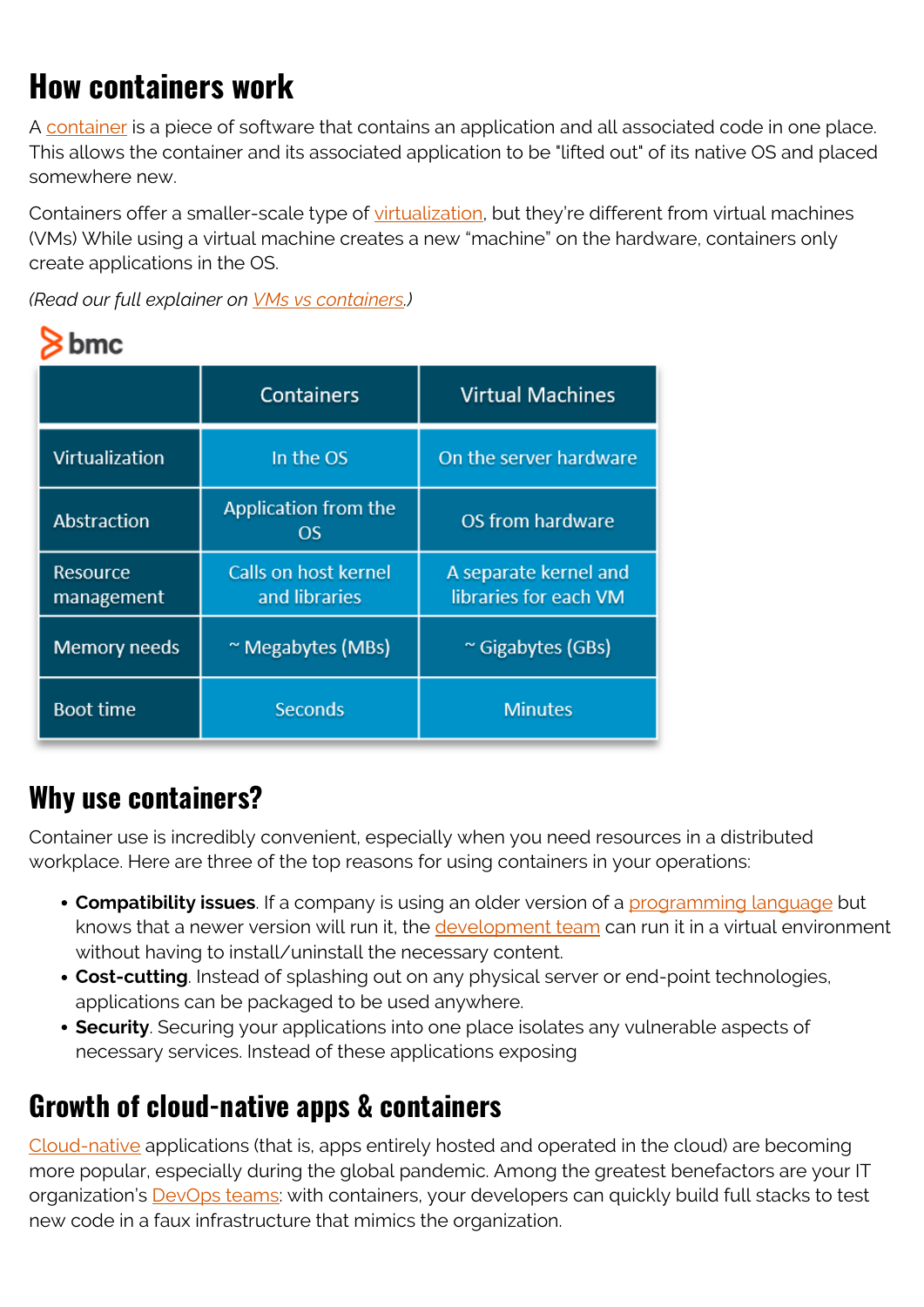The best part? All this can happen from anywhere.

[Cloud-native](https://blogs.bmc.com/blogs/getting-started-cloud-native-applications/) apps are logical for deploying applications to a distributed working environment. Containers are also allowing businesses to host their own full-stack development platforms from anywhere in the world. Physical access to servers becomes less and less a problem.

Now, let's turn to the problem with too many containers: sprawl.

## **What is container sprawl?**

Container sprawl is the tendency to run up an unnecessary number of containers. Although there are differences between running a cloud-native container system and a physical data center, the biggest problem is effectively the same:

Cost.

Spinning up a lot of containers causes business problems, typically in cloud computing fees and management issues that result in inefficiencies. To be clear: even though creating containers is significantly more convenient than setting up new physical servers, the cost implications can quickly grow out of control.

#### **Container sprawl vs VM sprawl**

The convenience of opening new images and running containers means that we are reaching a critical level. Kubernetes, in particular, is guilty of creating a new image and a new container with each change made. Unless you've got the team skills and effective cluster management tools, however, operations quickly spiral out of control.

Because a variety of environments can be quickly spun up without affecting the overall performance of a network, a lack of central governance is increasingly problematic. Managing clusters in a virtual workplace is difficult because resources are often mismanaged.

But the main takeaway is that container sprawl is much easier to manage. Sensible VM policies can stop your team from indulging in container sprawl too.

*(Understand how [containers & Kubernetes work together](https://blogs.bmc.com/blogs/containers-vs-kubernetes/).)*

### **How to manage containers**

But security operations and management teams don't have to think about abandoning what's useful about containers. Instead, the use of clusters will cut down on management complexity and sprawl that is potentially harmful to the organization's security. And the right management approach will also help cut costs.

Here are three suggestions for improving your team's chances in the fight against container sprawl.

### **Combine applications**

Sometimes, applications should be combined. Creating clusters of what you might turn into three or four containers results in:

Fewer individual images being loaded